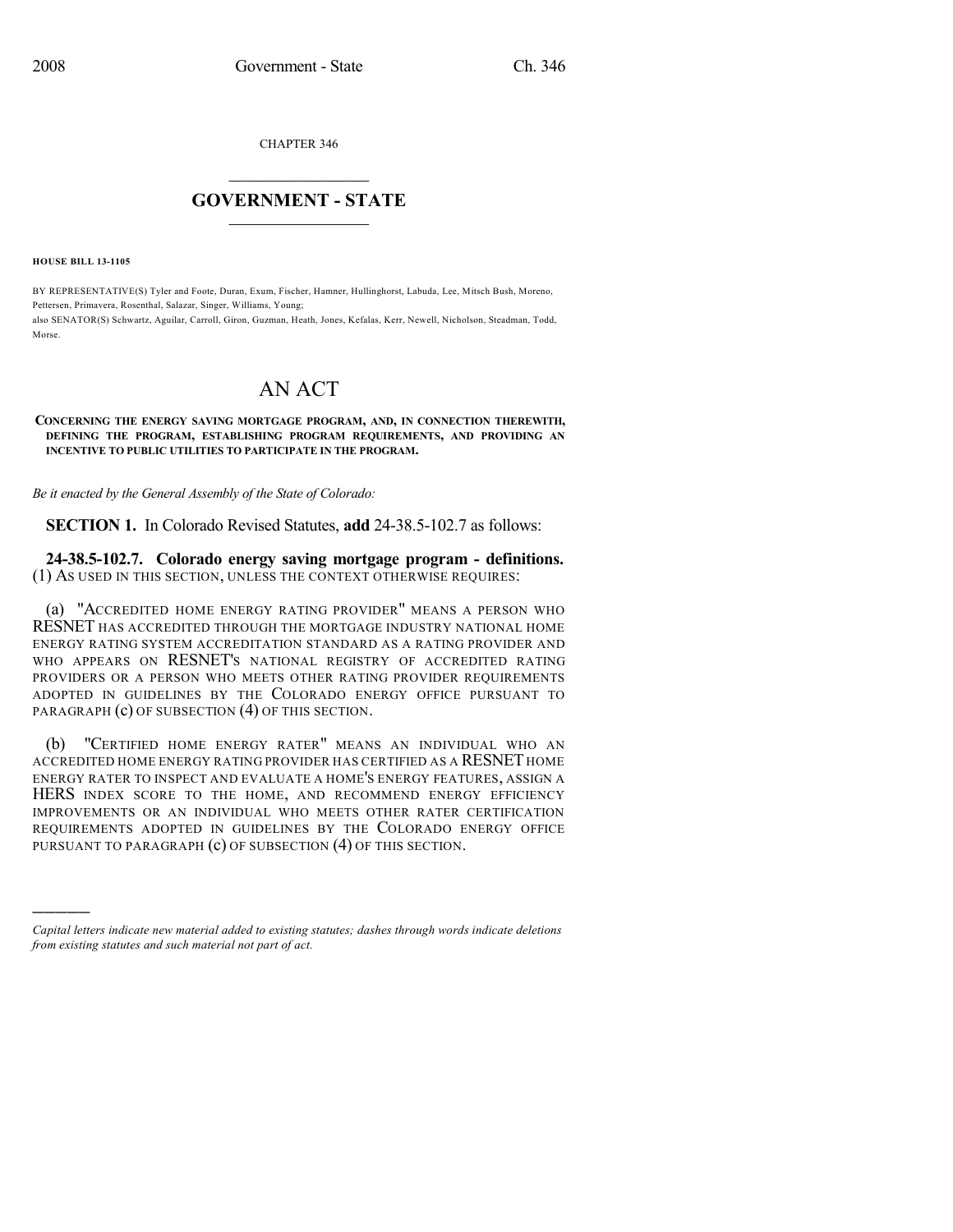## Ch. 346 Government - State 2009

(c) "COLORADO ENERGY SAVING MORTGAGE PROGRAM" OR "PROGRAM" MEANS THECOLORADO ENERGY STAR/ENERGY SAVINGMORTGAGE PROGRAM ADMINISTERED BY THE COLORADO ENERGY OFFICE AS OF JANUARY 1, 2013, AS MODIFIED BY THIS SECTION OR BY ANY PROGRAM CHANGES IMPLEMENTED BY THE COLORADO ENERGY OFFICE WITHIN THE LIMITATIONS SPECIFIED IN THIS SECTION, OR ANY SUCCESSOR PROGRAM.

(d) "ENERGY EFFICIENT HOME" MEANS A HOME THAT A CERTIFIED HOME ENERGY RATER HAS CERTIFIED AS HAVING A HERS INDEX SCORE OF NOT MORE THAN FIFTY OR THAT MEETS OTHER REQUIREMENTS FOR BEING AN ENERGY EFFICIENT HOME THAT THE COLORADO ENERGY OFFICE ADOPTS IN GUIDELINES PURSUANT TO SUBSECTION (4) OF THIS SECTION.

(e) "ENERGY SAVING MORTGAGE" MEANS A MORTGAGE ISSUED TO A BORROWER BY A PARTICIPATING LENDER THROUGH THECOLORADO ENERGY SAVING MORTGAGE PROGRAM FOR THE PURPOSE OF FINANCING:

(I) THE PURCHASE OF A NEWLY BUILT ENERGY EFFICIENT HOME; OR

(II) IMPROVEMENTS TO AN EXISTING HOME THAT:

(A) ARE MADE IN ACCORDANCE WITH RECOMMENDATIONS MADE BY OR APPROVED BY THE COLORADO ENERGY OFFICE FOLLOWING A RESIDENTIAL ENERGY AUDIT OF THE HOME; AND

(B) ARE CONFIRMED BY POST-INSTALLATION VERIFICATION CONDUCTED BY THE COLORADO ENERGY OFFICE OR A VENDOR, INCLUDING BUT NOT LIMITED TO A PARTICIPATINGUTILITY,UNDER CONTRACT WITH THE OFFICE TO HAVE IMPROVED THE ENERGY EFFICIENCY OF THE HOME TO THE EXTENT REQUIRED BY THE COLORADO ENERGY OFFICE.

(f) "HERS INDEX" MEANS THE HOME ENERGY RATING SYSTEM INDEX ESTABLISHED BY RESNET TO MEASURE THE ENERGY EFFICIENCY OF A HOME.

(g) "PARTICIPATING LENDER" MEANS A BANK, CREDIT UNION, OTHER FINANCIAL INSTITUTION, OR INDEPENDENT MORTGAGE BROKER THAT PARTICIPATES IN THE COLORADO ENERGY SAVING MORTGAGE PROGRAM BY ISSUING ENERGY SAVING MORTGAGES AND CONTRIBUTING FUNDING THAT REDUCES THE TOTAL COST OF THE MORTGAGES TO THE BORROWERS.

(h) "PARTICIPATING PUBLIC UTILITY" MEANS A PUBLIC UTILITY, AS DEFINED IN SECTION 40-1-103, C.R.S., INCLUDING ANY MUNICIPALITY THAT OPERATES AN ELECTRIC UTILITY AND ANY COOPERATIVE ELECTRIC OR GAS ASSOCIATION OR NONPROFIT ELECTRIC CORPORATION OR ASSOCIATION, THAT:

(I) PROVIDES ELECTRICITY OR NATURAL GAS TO RESIDENTIAL CUSTOMERS, WITHOUT REGARD TO WHETHER THE UTILITY, ASSOCIATION, OR CORPORATION IS SUBJECT TO OR EXEMPT, IN WHOLE OR IN PART, FROM THE "PUBLIC UTILITIES LAW", ARTICLES 1 TO 7 OF TITLE 40, C.R.S.;

(II) CHOOSES TO PARTICIPATE IN THE COLORADO ENERGY SAVING MORTGAGE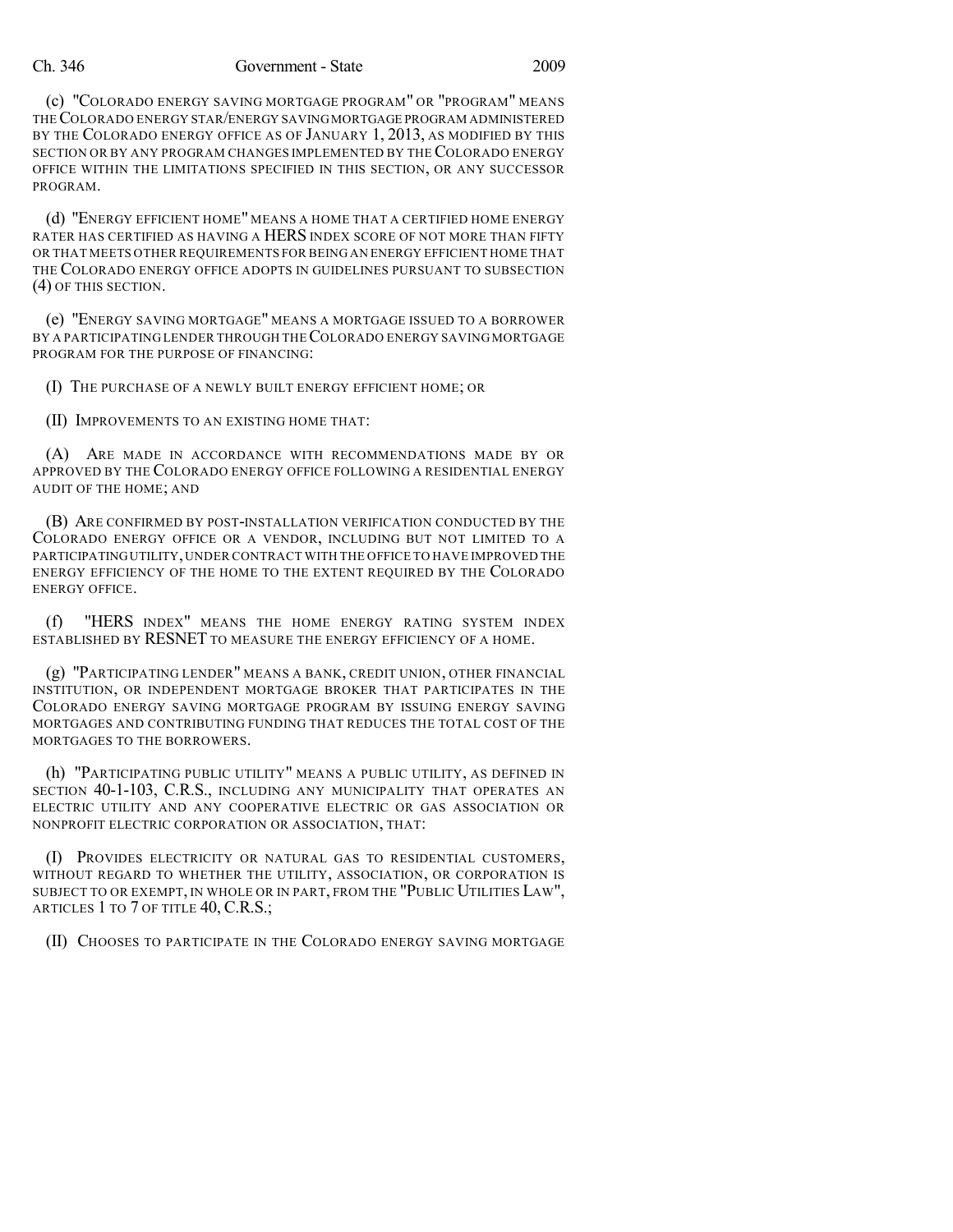PROGRAM BY MEETING ALL REQUIREMENTS FOR PARTICIPATION SET FORTH IN GUIDELINES ADOPTED BY THE COLORADO ENERGY OFFICE; AND

(III) IF IT IS REQUIRED TO COMPLY WITH THE PROVISIONS OF ARTICLE 3.2 OF TITLE 40, HAS, PRIOR TO ITS INITIAL PARTICIPATION IN THE COLORADO ENERGY SAVINGS MORTGAGE PROGRAM, HAD THE PUBLIC UTILITIES COMMISSION APPROVE A PARTICIPATION PLAN.

(i) "RESNET" MEANS THE RESIDENTIAL ENERGY SERVICES NETWORK THAT IS A RECOGNIZED NATIONAL STANDARDS-MAKING BODY FOR BUILDING ENERGY EFFICIENCY RATING AND CERTIFICATION SYSTEMS IN THE UNITED STATES.

(2) THE COLORADO ENERGY OFFICE MAY SPEND ANY AVAILABLE MONEYS TO FUND ENERGY SAVING MORTGAGES SUBJECT TO THE FOLLOWING LIMITATIONS:

(a) TO THE EXTENT FEASIBLE, THE COLORADO ENERGY OFFICE SHALL SPEND MONEY EVENLY ON ENERGY SAVING MORTGAGES THAT FINANCE PURCHASES OF NEWLY BUILT ENERGY EFFICIENT HOMES AND ENERGY SAVING MORTGAGES THAT FINANCE IMPROVEMENTS TO EXISTING RESIDENCES;

(b) EACH ENERGY SAVING MORTGAGE MAY INCLUDE FUNDING THAT REDUCES THE TOTAL COST OF THE MORTGAGE TO THE BORROWER FROM BOTH A PARTICIPATING PUBLIC UTILITY AND A PARTICIPATINGLENDER.THECOLORADO ENERGY OFFICE MAY ADOPT GUIDELINES TO SPECIFY MINIMUM PERCENTAGES OF TOTAL FUNDING FOR AN ENERGY SAVING MORTGAGE THAT EACH NONSTATE SOURCE OF FUNDING MUST PROVIDE.

(c) IF A UTILITY CHOOSES TO PARTICIPATE IN THE COLORADO ENERGY SAVINGS MORTGAGE PROGRAM BY PROVIDING DEMAND-SIDE MANAGEMENT PROGRAM MONEYS, SUCH MONEYS MAY ONLY BE USED TOWARDS ENERGY SAVINGS ATTRIBUTABLE TO ENERGY EFFICIENCY IMPROVEMENTS AND NOT TOWARDS ENERGY SAVINGS ATTRIBUTABLE TO RENEWABLE ENERGY OR ON-SITE ENERGY GENERATION IMPROVEMENTS.

(d) IF A UTILITY HAS EXISTING DEMAND-SIDE MANAGEMENT PROGRAMS FOR RESIDENTIAL NEW CONSTRUCTION OR WHOLE-HOUSE EXISTING RETROFITS, THE UTILITY MUST IDENTIFY, IN A DEMAND-SIDE MANAGEMENT PLAN APPROVED BY THE PUBLIC UTILITIES COMMISSION PRIOR TO THE UTILITY'S INITIAL PARTICIPATION IN THE COLORADO ENERGY MORTGAGE SAVINGS PROGRAM, HOW IT WILL TRACK PARTICIPATION IN ALL PROGRAMS, INCLUDING THE COLORADO ENERGY SAVINGS MORTGAGE PROGRAM, TO ENSURE THAT CUSTOMERS DO NOT RECEIVE MULTIPLE INCENTIVES.

(e) THE COLORADO ENERGY OFFICE MAY ONLY APPROVE AN ENERGY SAVING MORTGAGE THAT FINANCES IMPROVEMENTS TO AN EXISTING HOME IF THE IMPROVEMENTS ARE MADE BY OR APPROVED BY THE OFFICE FOLLOWING A RESIDENTIAL ENERGY AUDIT OF THE HOME AND ARE CONFIRMED BY POST-INSTALLATION VERIFICATION TO HAVE INCREASED THE ENERGY EFFICIENCY OF THE HOME TO THE EXTENT REQUIRED BY THE OFFICE. THE OFFICE MAY ADOPT GUIDELINES THAT SPECIFY REQUIREMENTS FOR ENERGY EFFICIENCY INCREASES AND THE CONDUCT OF RESIDENTIAL ENERGY AUDITS AND POST-INSTALLATION TESTING.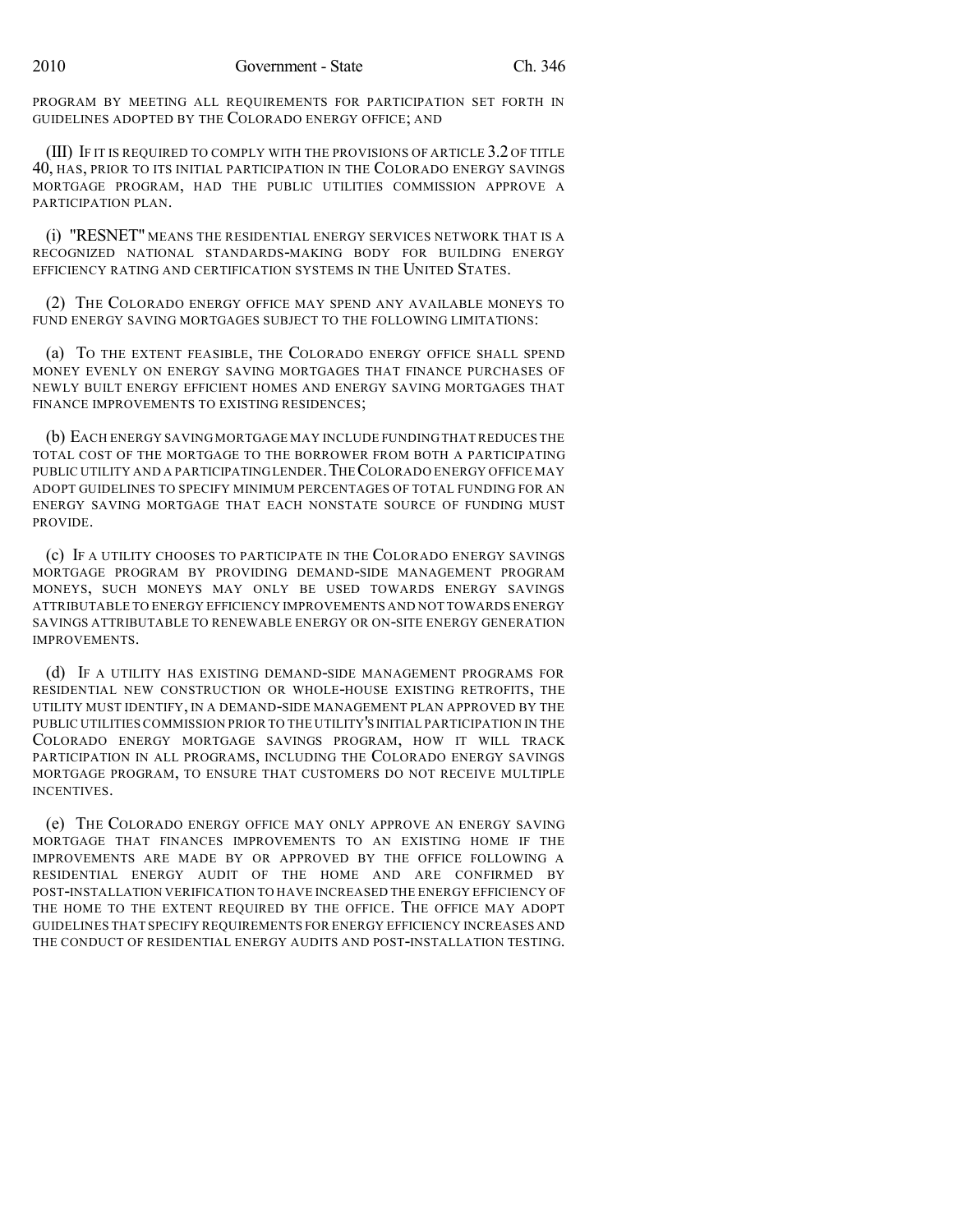(f) SUBJECT TO THE FOLLOWING MAXIMUM VALUE LIMITATIONS, THE COLORADO ENERGY OFFICE MAY ADOPT ENERGY SAVINGS-BASED GUIDELINES THAT SET FORTH THE MAXIMUM TOTAL VALUE TO THE BORROWER IN TERMS OF REDUCTION IN THE TOTAL COSTS OF AN ENERGY SAVING MORTGAGE:

(I) FOR AN ENERGY SAVING MORTGAGE THAT FINANCES THE PURCHASE OF A NEW ENERGY EFFICIENT HOME,THE MAXIMUM TOTAL VALUE TO THE BORROWER IN TERMS OF REDUCTION IN THE TOTAL COSTS OF AN ENERGY SAVING MORTGAGE IS:

(A) FOR A HOME THAT HAS A HERS INDEX SCORE OF ZERO, EIGHT THOUSAND DOLLARS OR ANY LOWER AMOUNT THAT THE COLORADO ENERGY OFFICE ESTABLISHES IN GUIDELINES; OR

(B) FOR A HOME THAT HAS A HERS INDEX SCORE THAT IS GREATER THAN ZERO BUT NO MORE THAN FIFTY, ANY LOWER AMOUNTS THAT THE COLORADO ENERGY OFFICE ESTABLISHES IN GUIDELINES SUBJECT TO THE LIMITATION THAT IF THE OFFICE ESTABLISHES MULTIPLE LOWER AMOUNTS, THOSE AMOUNTS MUST INCREASE AS THE HERS INDEX SCORE OF A HOME DECREASES;

(II) FOR AN ENERGY SAVING MORTGAGE THAT FINANCES IMPROVEMENTS TO AN EXISTING HOME, THE MAXIMUM TOTAL VALUE TO THE BORROWER IN TERMS OF REDUCTION IN THE TOTAL COSTS OF AN ENERGY SAVING MORTGAGE IS THE LESSER OF ANY ENERGY SAVINGS-BASED AMOUNT ADOPTED IN GUIDELINES BY THE COLORADO ENERGY OFFICE OR EIGHT THOUSAND DOLLARS.

(g) THE COLORADO ENERGY OFFICE MAY SPEND MONEYS CONTRIBUTED BY A PARTICIPATING PUBLIC UTILITY ONLY FOR ENERGY SAVING MORTGAGES FOR HOMES WITHIN THE SERVICE AREA OF THE PARTICIPATING PUBLIC UTILITY.

(h) IF DEMAND-SIDE MANAGEMENT MONEYS CONTRIBUTED BY A PARTICIPATING UTILITY, WHEN COMBINED WITH MONEYS FROM ALL OTHER SOURCES, YIELD AN INCENTIVE AMOUNT THAT EXCEEDS THE INCREMENTALCOST OF THE ENERGY SAVING IMPROVEMENTS, THE UTILITY MUST SET FORTH THE TREATMENT OF THE DEMAND-SIDE MANAGEMENT MONEYS IN ITS DEMAND-SIDE MANAGEMENT PLAN AND HAVE THAT TREATMENT APPROVED BY THE PUBLIC UTILITIES COMMISSION.

(i) IF THE PARTICIPATION OF A PARTICIPATING UTILITY CAUSES ADDITIONAL ENERGY SAVINGS IMPROVEMENTS TO BE MADE, DUE TO THE MATCHING COLORADO ENERGY OFFICE AND LENDER MONEYS, THE PUBLIC UTILITIES COMMISSION MAY INCLUDE THE ADDITIONAL ENERGY SAVINGS BENEFITS AND EXCLUDE THE ADDITIONAL LEVERAGED MONEYS FROM THE BENEFIT-COST RATIO CALCULATION DESCRIBED IN SECTION  $40-1-102(5)$  (b), C.R.S.

(3) APARTICIPATING PUBLIC UTILITY RECEIVES CREDIT FOR ITS PARTICIPATION IN THE PROGRAM TOWARDS ANY DEMAND SIDE MANAGEMENT PROGRAM TARGETS, CONTINGENT UPON PUBLIC UTILITIES COMMISSION APPROVAL,PURSUANT TO ARTICLE 3.2 OF TITLE 40,C.R.S., OR MAY RECEIVE CREDIT TOWARDS ANY GREENHOUSE GAS EMISSIONS REQUIREMENTS THAT MAY BE ESTABLISHED IN THE FUTURE.

(4) NOTWITHSTANDING ANY OTHER PROVISION OF THIS SECTION, IF ANOTHER INDEX OR MEASURE SUPERSEDES THE HERS INDEX AS THE INDUSTRY STANDARD FOR